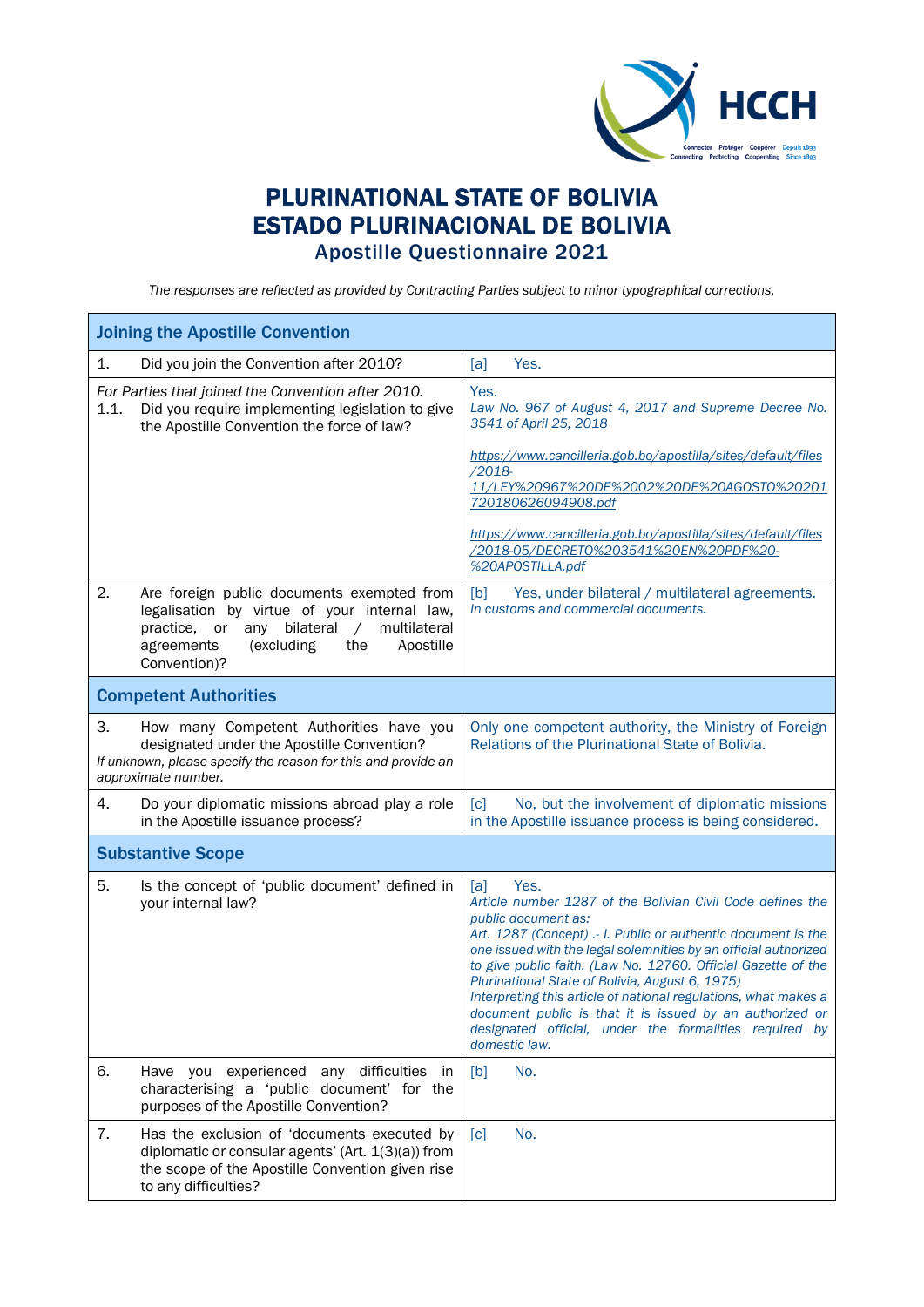| 8.  | Do you think this Art. 1(3)(a) exclusion is justified<br>in the context of the modern operation of the<br>Convention?                                                                                                          | Yes.<br>[a]                                                                                                                                                                                                |                                                                                                             |                      |        |
|-----|--------------------------------------------------------------------------------------------------------------------------------------------------------------------------------------------------------------------------------|------------------------------------------------------------------------------------------------------------------------------------------------------------------------------------------------------------|-------------------------------------------------------------------------------------------------------------|----------------------|--------|
| 9.  | Has the exclusion of 'administrative documents<br>dealing directly with commercial or customs<br>operations' (Art. $1(3)(b)$ ) from the scope of the<br>Apostille<br>Convention<br>given<br>rise<br>to<br>any<br>difficulties? | No.<br>$\lceil c \rceil$                                                                                                                                                                                   |                                                                                                             |                      |        |
| 10. | Do you think this Art. 1(3)(b) exclusion is justified<br>in the context of the modern operation of the<br>Convention?                                                                                                          | No.<br>[b]                                                                                                                                                                                                 |                                                                                                             |                      |        |
| 11. | Do you issue (outgoing) or accept (incoming)                                                                                                                                                                                   |                                                                                                                                                                                                            |                                                                                                             | <b>Issue</b>         | Accept |
|     | Apostilles for any of the following categories of<br>document?                                                                                                                                                                 |                                                                                                                                                                                                            | Certificates of origin                                                                                      |                      | X      |
|     |                                                                                                                                                                                                                                |                                                                                                                                                                                                            | <b>Export licences</b>                                                                                      |                      | X      |
|     |                                                                                                                                                                                                                                |                                                                                                                                                                                                            | Import licences                                                                                             |                      | X      |
|     |                                                                                                                                                                                                                                |                                                                                                                                                                                                            | Health and safety certificates<br>issued by the relevant<br>government authorities or<br>agencies           | X                    | X      |
|     |                                                                                                                                                                                                                                |                                                                                                                                                                                                            | Certificates of products<br>registration                                                                    |                      | X      |
|     |                                                                                                                                                                                                                                |                                                                                                                                                                                                            | Certificates of conformity                                                                                  |                      | X      |
|     |                                                                                                                                                                                                                                |                                                                                                                                                                                                            | End user certificates<br>(i.e. documents certifying that the<br>buyer is the end user of acquired<br>goods) |                      | X      |
|     |                                                                                                                                                                                                                                |                                                                                                                                                                                                            | <b>Commercial invoices</b>                                                                                  | X                    | X      |
|     | <b>Apostille Process</b>                                                                                                                                                                                                       |                                                                                                                                                                                                            |                                                                                                             |                      |        |
|     | <b>Certification of Public Documents</b>                                                                                                                                                                                       |                                                                                                                                                                                                            |                                                                                                             |                      |        |
| 12. | Do any of your public documents require some<br>issuance of an Apostille?                                                                                                                                                      | No, an intermediate certification is not required<br>[b]<br>other intermediate certification before the $\frac{1}{2}$ for any public document; Apostilles are issued directly<br>upon the public document. |                                                                                                             |                      |        |
|     | <b>Requesting an Apostille (Outgoing)</b>                                                                                                                                                                                      |                                                                                                                                                                                                            |                                                                                                             |                      |        |
| 13. | How can an Apostille be requested?                                                                                                                                                                                             | [a]<br>In person.                                                                                                                                                                                          |                                                                                                             |                      |        |
|     |                                                                                                                                                                                                                                | [b]<br>By post.                                                                                                                                                                                            |                                                                                                             |                      |        |
|     |                                                                                                                                                                                                                                | By email.<br>[c]                                                                                                                                                                                           |                                                                                                             |                      |        |
|     |                                                                                                                                                                                                                                | Through a website.<br>[d]                                                                                                                                                                                  |                                                                                                             |                      | X.     |
|     |                                                                                                                                                                                                                                | Other.<br>[e]                                                                                                                                                                                              |                                                                                                             |                      |        |
| 14. | When issuing an Apostille, do you enquire about<br>the State of destination?                                                                                                                                                   | No.<br>$\lceil d \rceil$                                                                                                                                                                                   |                                                                                                             |                      |        |
| 15. | How long does it take for an Apostille to be<br>issued?                                                                                                                                                                        | Other requests<br>(from the time of<br>In-person request<br>(paper Apostille)<br>receipt) (paper<br>Apostille)                                                                                             |                                                                                                             | e-Apostille requests |        |
|     |                                                                                                                                                                                                                                |                                                                                                                                                                                                            |                                                                                                             | On the spot          |        |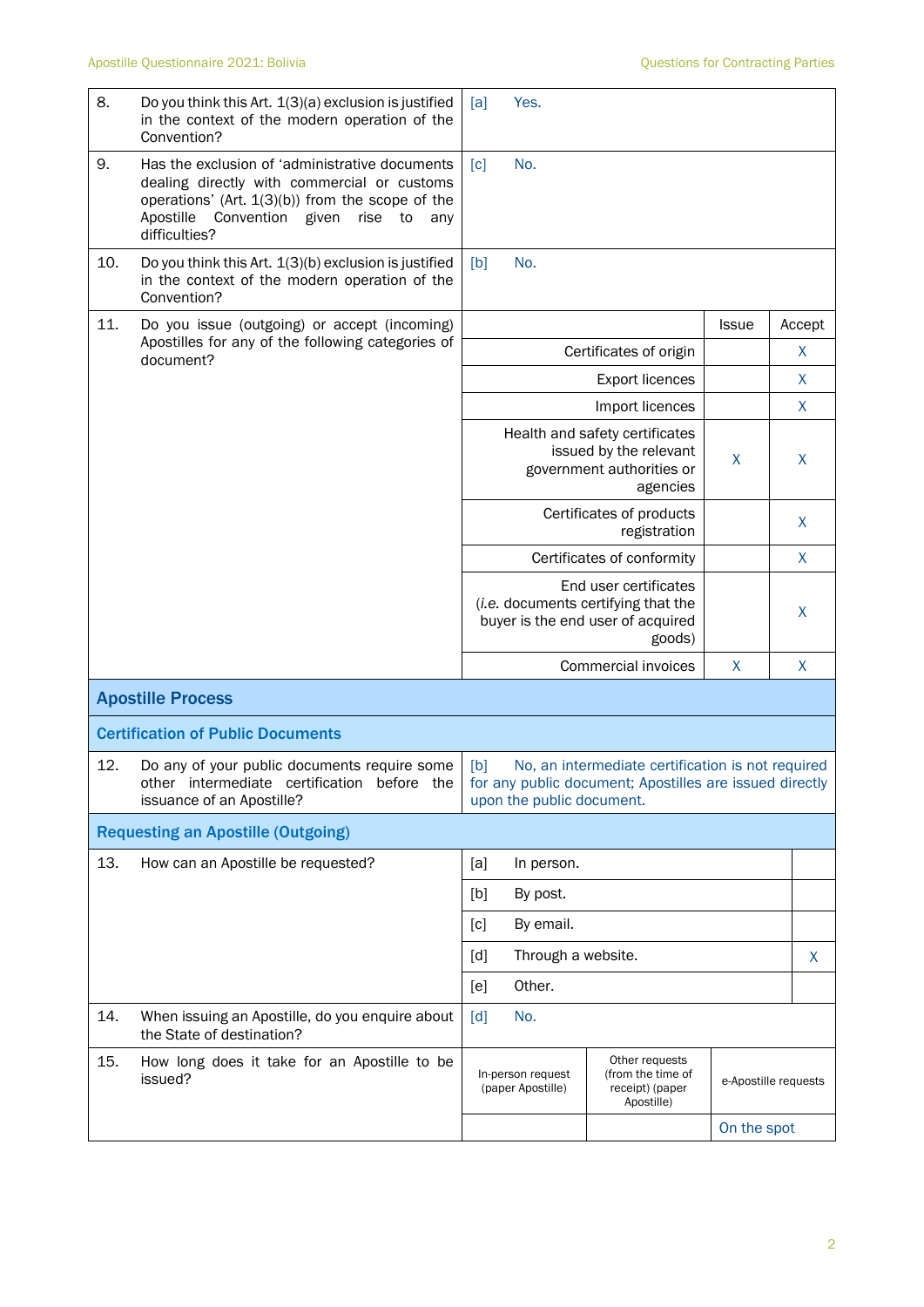| 16. | Does your Competent Authority impose a fee for<br>issuing an Apostille?                                                                                                                                                                       | Yes, but the price is dependent on, for example,<br>[b]<br>the category of public document(s), the Competent<br>Authority, or the type of application.<br>Through Ministerial Resolution No. 146/2018 of May 14,<br>2018, three tariffs are established for the different public<br>documents issued by the different Bolivian Entities.<br>1.-70 Bs<br>2.-130 Bs<br>3.-300 Bs |  |  |  |
|-----|-----------------------------------------------------------------------------------------------------------------------------------------------------------------------------------------------------------------------------------------------|--------------------------------------------------------------------------------------------------------------------------------------------------------------------------------------------------------------------------------------------------------------------------------------------------------------------------------------------------------------------------------|--|--|--|
|     | <b>Issuing an Apostille (Outgoing)</b>                                                                                                                                                                                                        |                                                                                                                                                                                                                                                                                                                                                                                |  |  |  |
| 17. | How is the origin of a public document verified<br>for the purpose of issuing an Apostille (i.e.<br>verification of the authenticity of the signature,<br>the capacity of the signer, and the identity of the<br>seal / stamp (Art. $5(2)$ )? | Multiple Competent Authorities.<br>[b]<br>$\left[\text{vii}\right]$<br>Other.<br>Automatic digital verification with database and digital<br>signature                                                                                                                                                                                                                         |  |  |  |
| 18. | How does a Competent Authority address<br>situations where it is unable to verify the origin<br>of the public document?                                                                                                                       | The Competent Authority will contact the issuing<br>[b]<br>authority to confirm authenticity but will not issue the<br>Apostille until the new signature, stamp or seal is added<br>to the database.                                                                                                                                                                           |  |  |  |
| 19. | In what language(s) are the 10 standard items<br>of your Apostilles available?                                                                                                                                                                | $\lceil c \rceil$<br>In three languages.<br>In English, French and Spanish languages                                                                                                                                                                                                                                                                                           |  |  |  |
| 20. | In what language(s) are the blank fields of your<br>Apostilles filled in?                                                                                                                                                                     | [a]<br>In one language.<br>In Spanish language                                                                                                                                                                                                                                                                                                                                 |  |  |  |
| 21. | How are the blank fields of your Apostilles filled<br>in?                                                                                                                                                                                     | [b]<br>Using computer software.<br>Through the official system of the Bolivian Ministry of Foreign<br>Affairs - Integrated Apostille System                                                                                                                                                                                                                                    |  |  |  |
|     | <b>Apostille Registers</b>                                                                                                                                                                                                                    |                                                                                                                                                                                                                                                                                                                                                                                |  |  |  |
| 22. | How is your Apostille register, required by<br>Article 7, maintained?                                                                                                                                                                         | Single Competent Authority.<br>[a]<br>Electronic form, publicly accessible online (e-<br>Тij<br>Register).                                                                                                                                                                                                                                                                     |  |  |  |
| 23. | What particulars are contained in your Apostille<br>register?                                                                                                                                                                                 | [a]<br>Number and date of the Apostille<br>X<br>(required).                                                                                                                                                                                                                                                                                                                    |  |  |  |
|     |                                                                                                                                                                                                                                               | Name and capacity of the person signing<br>[b]<br>the document and $/$ or the name of<br>X<br>authority whose seal or stamp is affixed<br>(required).                                                                                                                                                                                                                          |  |  |  |
|     |                                                                                                                                                                                                                                               | Name and / or type of underlying<br>[c]<br>document.                                                                                                                                                                                                                                                                                                                           |  |  |  |
|     |                                                                                                                                                                                                                                               | Description of the contents of underlying<br>[d]<br>document.                                                                                                                                                                                                                                                                                                                  |  |  |  |
|     |                                                                                                                                                                                                                                               | [e]<br>Name of the applicant.                                                                                                                                                                                                                                                                                                                                                  |  |  |  |
|     |                                                                                                                                                                                                                                               | State of destination.<br>$[f]$                                                                                                                                                                                                                                                                                                                                                 |  |  |  |
|     |                                                                                                                                                                                                                                               | Copy of the Apostille.<br>[g]<br>X                                                                                                                                                                                                                                                                                                                                             |  |  |  |
|     |                                                                                                                                                                                                                                               | Copy of the underlying document.<br>$[h]$<br>X                                                                                                                                                                                                                                                                                                                                 |  |  |  |
|     |                                                                                                                                                                                                                                               | $[1]$<br>Other.                                                                                                                                                                                                                                                                                                                                                                |  |  |  |
| 24. | Is there a limit to how long records can be<br>retained on the Apostille register?                                                                                                                                                            | [c]<br>Yes, other.<br>Due to the storage capacity, the apostilled documents issued<br>in Bolivia can be verified and downloaded in PDF format from<br>the Integrated Apostille System within 4 years from the day<br>of their issuance.                                                                                                                                        |  |  |  |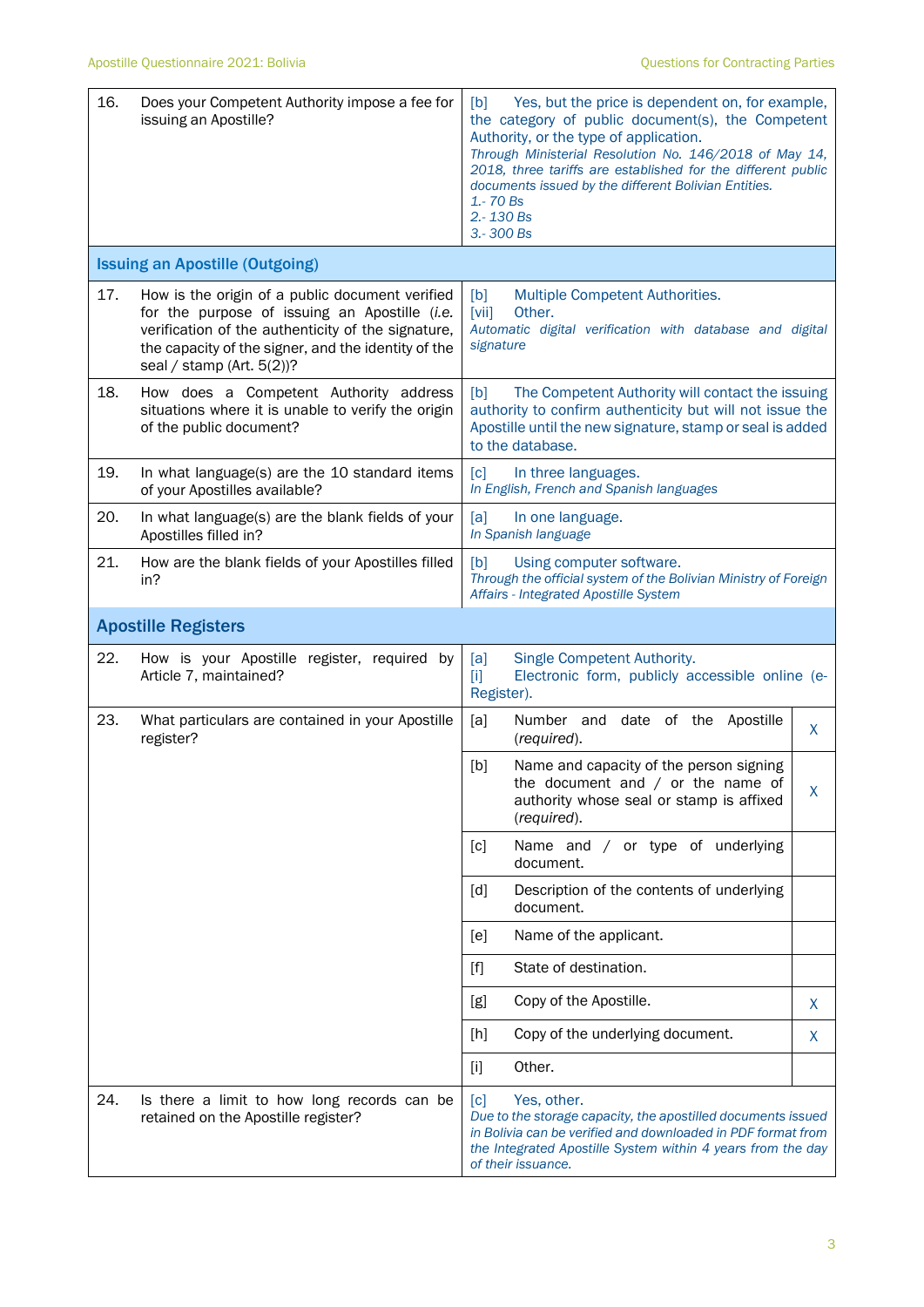| 25. | If your register is not publicly accessible, how<br>frequently do your Competent Authorities<br>receive requests to verify an Apostille they have<br>issued in the register?                                           | [g]                                                                                                                                                                                                                                                                                                                                                                                                                                                                                                                                                                                                                                                                                                                                                                                                                                                                                                                                                                                                                                                                                                                                                                                                                                                                                                                                                                                                                                                                                                                                                                                                                                                                                                                                                                | Not applicable, register is publicly accessible.                                                                          |  |
|-----|------------------------------------------------------------------------------------------------------------------------------------------------------------------------------------------------------------------------|--------------------------------------------------------------------------------------------------------------------------------------------------------------------------------------------------------------------------------------------------------------------------------------------------------------------------------------------------------------------------------------------------------------------------------------------------------------------------------------------------------------------------------------------------------------------------------------------------------------------------------------------------------------------------------------------------------------------------------------------------------------------------------------------------------------------------------------------------------------------------------------------------------------------------------------------------------------------------------------------------------------------------------------------------------------------------------------------------------------------------------------------------------------------------------------------------------------------------------------------------------------------------------------------------------------------------------------------------------------------------------------------------------------------------------------------------------------------------------------------------------------------------------------------------------------------------------------------------------------------------------------------------------------------------------------------------------------------------------------------------------------------|---------------------------------------------------------------------------------------------------------------------------|--|
|     | <b>Technology &amp; the e-APP</b>                                                                                                                                                                                      |                                                                                                                                                                                                                                                                                                                                                                                                                                                                                                                                                                                                                                                                                                                                                                                                                                                                                                                                                                                                                                                                                                                                                                                                                                                                                                                                                                                                                                                                                                                                                                                                                                                                                                                                                                    |                                                                                                                           |  |
| 26. | Under your internal law, do you recognise<br>electronic / digital signatures as functionally<br>equivalent to handwritten signatures (i.e. can a<br>public document be signed electronically)?                         | Yes.<br>[a]<br>The Regulation to Law No. 164, of August 8, 2011, for the<br>of Information<br>Development<br>and<br>Communication<br>Technologies, of November 13, 2013 at Title IV, Certificate<br>and digital signature and certifying entities established in the<br>Chapter I, the regulation of the digital signature in Article 34.-<br>(Validity of the digital signature)<br>When a digital signature has been inscribed in a digital<br>document or electronic data message, the will of the owner<br>of the digital signature is presumed to accredit that digital<br>document or electronic data message, and is attached and<br>linked to the content of the information of the same.<br>Electronic data messages or digital documents both with<br>digital signature acquire full legal probative validity under the<br>following conditions:<br>- Be individual and be linked exclusively to its owner;<br>- That allows to unequivocally verify the authorization and<br>identity of the signatory, through authentication and security<br>procedures and is in accordance with current regulations;<br>- That its method of creation and verification is reliable,<br>secure and unalterable for the purpose for which the<br>message was generated or communicated;<br>- That at the time of the creation of the digital signature, the<br>data with which they are created are under the exclusive<br>control of the signatory;<br>- That the signature is controlled by the person to whom it<br>belongs.<br>The same regulation establishes in the final part that:<br>A digital signature loses validity when the validity of the digital<br>certificate has expired or has been revoked.<br>https://www.lexivox.org/norms/BO-RE-DSN1793.html |                                                                                                                           |  |
| 27. | Under your internal law, are public documents<br>executed, or able to be executed, in electronic<br>form (whether or not they are to be used abroad<br>under the Convention)?                                          | [a]                                                                                                                                                                                                                                                                                                                                                                                                                                                                                                                                                                                                                                                                                                                                                                                                                                                                                                                                                                                                                                                                                                                                                                                                                                                                                                                                                                                                                                                                                                                                                                                                                                                                                                                                                                | Yes.                                                                                                                      |  |
|     | For Parties that answered yes to Q27.<br>27.1. What categories of public documents are<br>executed, or able to be executed, in electronic<br>form (whether or not they are to be used abroad<br>under the Convention)? | [a]                                                                                                                                                                                                                                                                                                                                                                                                                                                                                                                                                                                                                                                                                                                                                                                                                                                                                                                                                                                                                                                                                                                                                                                                                                                                                                                                                                                                                                                                                                                                                                                                                                                                                                                                                                | All public documents.                                                                                                     |  |
|     |                                                                                                                                                                                                                        | [b]                                                                                                                                                                                                                                                                                                                                                                                                                                                                                                                                                                                                                                                                                                                                                                                                                                                                                                                                                                                                                                                                                                                                                                                                                                                                                                                                                                                                                                                                                                                                                                                                                                                                                                                                                                | Civil status documents (e.g. birth, death<br>and<br>marriage<br>certificates)<br>and<br>certificates of non-impediment.   |  |
|     |                                                                                                                                                                                                                        | [c]                                                                                                                                                                                                                                                                                                                                                                                                                                                                                                                                                                                                                                                                                                                                                                                                                                                                                                                                                                                                                                                                                                                                                                                                                                                                                                                                                                                                                                                                                                                                                                                                                                                                                                                                                                | Other<br>administrative<br>documents<br>(including decisions from administrative<br>tribunals or decision-making bodies). |  |
|     |                                                                                                                                                                                                                        | [d]                                                                                                                                                                                                                                                                                                                                                                                                                                                                                                                                                                                                                                                                                                                                                                                                                                                                                                                                                                                                                                                                                                                                                                                                                                                                                                                                                                                                                                                                                                                                                                                                                                                                                                                                                                | Extracts from commercial registers and<br>other registers.                                                                |  |
|     |                                                                                                                                                                                                                        | [e]                                                                                                                                                                                                                                                                                                                                                                                                                                                                                                                                                                                                                                                                                                                                                                                                                                                                                                                                                                                                                                                                                                                                                                                                                                                                                                                                                                                                                                                                                                                                                                                                                                                                                                                                                                | Notarial authentications of signatures.                                                                                   |  |
|     |                                                                                                                                                                                                                        | $[f]$                                                                                                                                                                                                                                                                                                                                                                                                                                                                                                                                                                                                                                                                                                                                                                                                                                                                                                                                                                                                                                                                                                                                                                                                                                                                                                                                                                                                                                                                                                                                                                                                                                                                                                                                                              | Other notarial acts.                                                                                                      |  |
|     |                                                                                                                                                                                                                        | [g]                                                                                                                                                                                                                                                                                                                                                                                                                                                                                                                                                                                                                                                                                                                                                                                                                                                                                                                                                                                                                                                                                                                                                                                                                                                                                                                                                                                                                                                                                                                                                                                                                                                                                                                                                                | education<br>Diplomas<br>other<br>and<br>documents.                                                                       |  |
|     |                                                                                                                                                                                                                        | [h]                                                                                                                                                                                                                                                                                                                                                                                                                                                                                                                                                                                                                                                                                                                                                                                                                                                                                                                                                                                                                                                                                                                                                                                                                                                                                                                                                                                                                                                                                                                                                                                                                                                                                                                                                                | Court documents, including judgments.                                                                                     |  |
|     |                                                                                                                                                                                                                        | $[1]$                                                                                                                                                                                                                                                                                                                                                                                                                                                                                                                                                                                                                                                                                                                                                                                                                                                                                                                                                                                                                                                                                                                                                                                                                                                                                                                                                                                                                                                                                                                                                                                                                                                                                                                                                              | Patents or other documents pertaining to<br>intellectual property rights.                                                 |  |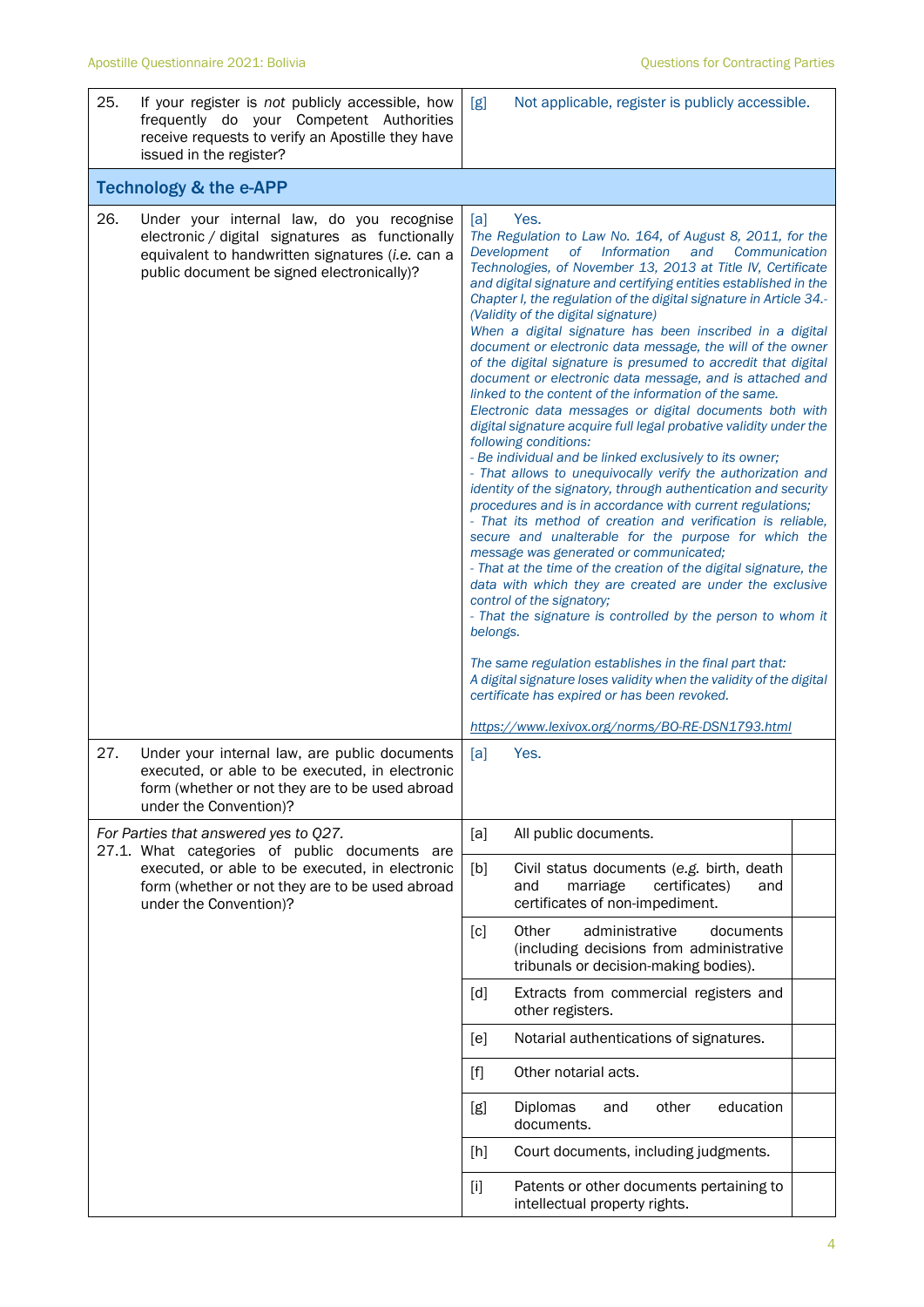|                                                                                                                                                                                                                             | Documents relating to adoptions.<br>[j]                                                                                                                                                                                                                                                                                 |  |  |
|-----------------------------------------------------------------------------------------------------------------------------------------------------------------------------------------------------------------------------|-------------------------------------------------------------------------------------------------------------------------------------------------------------------------------------------------------------------------------------------------------------------------------------------------------------------------|--|--|
|                                                                                                                                                                                                                             | Translations.<br>[k]                                                                                                                                                                                                                                                                                                    |  |  |
|                                                                                                                                                                                                                             | Medical or health certificates.<br>$[]$<br>X                                                                                                                                                                                                                                                                            |  |  |
|                                                                                                                                                                                                                             | Criminal records.<br>[m]                                                                                                                                                                                                                                                                                                |  |  |
|                                                                                                                                                                                                                             | [n]<br>Import or export licences.                                                                                                                                                                                                                                                                                       |  |  |
|                                                                                                                                                                                                                             | Certificates of origin.<br>[0]                                                                                                                                                                                                                                                                                          |  |  |
|                                                                                                                                                                                                                             | Certificates of conformity.<br>[p]                                                                                                                                                                                                                                                                                      |  |  |
|                                                                                                                                                                                                                             | Other.<br>[q]                                                                                                                                                                                                                                                                                                           |  |  |
| For Parties that answered yes to Q27.<br>27.2. Approximately what percentage of your public<br>documents are originally executed in electronic<br>form (whether or not they are to be used abroad<br>under the Convention)? | Only a percentage of 15 percent. Currently as a State<br>we are managing the consolidation of the Electronic<br>Government and we are in the process of implementing<br>the full use of Information and Communication<br>Technologies.                                                                                  |  |  |
| 28.<br>Do you issue e-Apostilles?                                                                                                                                                                                           | Yes.<br>[a]                                                                                                                                                                                                                                                                                                             |  |  |
| For Parties that answered yes to Q28.<br>28.3. Under your internal law, which of the following<br>do you consider public documents for the<br>purpose of issuing e-Apostilles?                                              | [b]<br>Paper public documents that have<br>been<br>scanned by a public official.                                                                                                                                                                                                                                        |  |  |
| For Parties that answered yes to Q28.<br>28.4. How is an e-Apostille signed (i.e. what technology<br>used<br>apply an<br>electronic / digital<br>is<br>to<br>signature)?                                                    | A government-built certificate.<br>[a]                                                                                                                                                                                                                                                                                  |  |  |
| For Parties that answered yes to Q28.<br>28.5. How is an e-Apostille affixed to / associated with<br>the underlying public document to ensure it is<br>not tampered with?                                                   | The electronic apostille is associated with the public<br>document through the Integrated Apostille System by<br>means of a digital signature of the Entity that issues the<br>public document and for the issuance of the Apostille<br>the Ministry of Foreign Affairs also digitally signs, as a<br>security measure. |  |  |
| For Parties that answered yes to Q28.<br>28.6. Once issued, how is the e-Apostille transmitted<br>to the applicant?                                                                                                         | Electronic transmission via online platform<br>[c]<br>administered by the government.                                                                                                                                                                                                                                   |  |  |
| 29.<br>Are your authorities<br>equipped to accept<br>incoming e-Apostilles?                                                                                                                                                 | Yes, all e-Apostilles can be processed.<br>[a]                                                                                                                                                                                                                                                                          |  |  |
| 30.<br>Do you maintain an e-Register?                                                                                                                                                                                       | Yes.<br>[a]                                                                                                                                                                                                                                                                                                             |  |  |
| For Parties that answered yes to Q30.<br>30.2. What technology is used to maintain your<br>e-Register?                                                                                                                      | A government-built platform.<br>[a]                                                                                                                                                                                                                                                                                     |  |  |
| 31.<br>Have you been in contact with other Competent<br>Authorities that operate an e-APP component<br>and exchanged information and / or relevant<br>experience?                                                           | [a]<br>Yes.<br>With the State of Georgia and with the United Mexican States                                                                                                                                                                                                                                             |  |  |
| <b>Issues with Apostilles</b>                                                                                                                                                                                               |                                                                                                                                                                                                                                                                                                                         |  |  |
| 32.<br>Has an Apostille <i>issued</i> by your Competent<br>Authority ever been refused by the authorities of<br>another Contracting Party on the following                                                                  | [a]<br>Form requirements (e.g. square-shaped,<br>sides of at least nine centimetres, border,<br>ink, etc).                                                                                                                                                                                                              |  |  |
| grounds:                                                                                                                                                                                                                    | [b]<br>The manner in which the Apostille was<br>affixed / attached to the underlying<br>document.                                                                                                                                                                                                                       |  |  |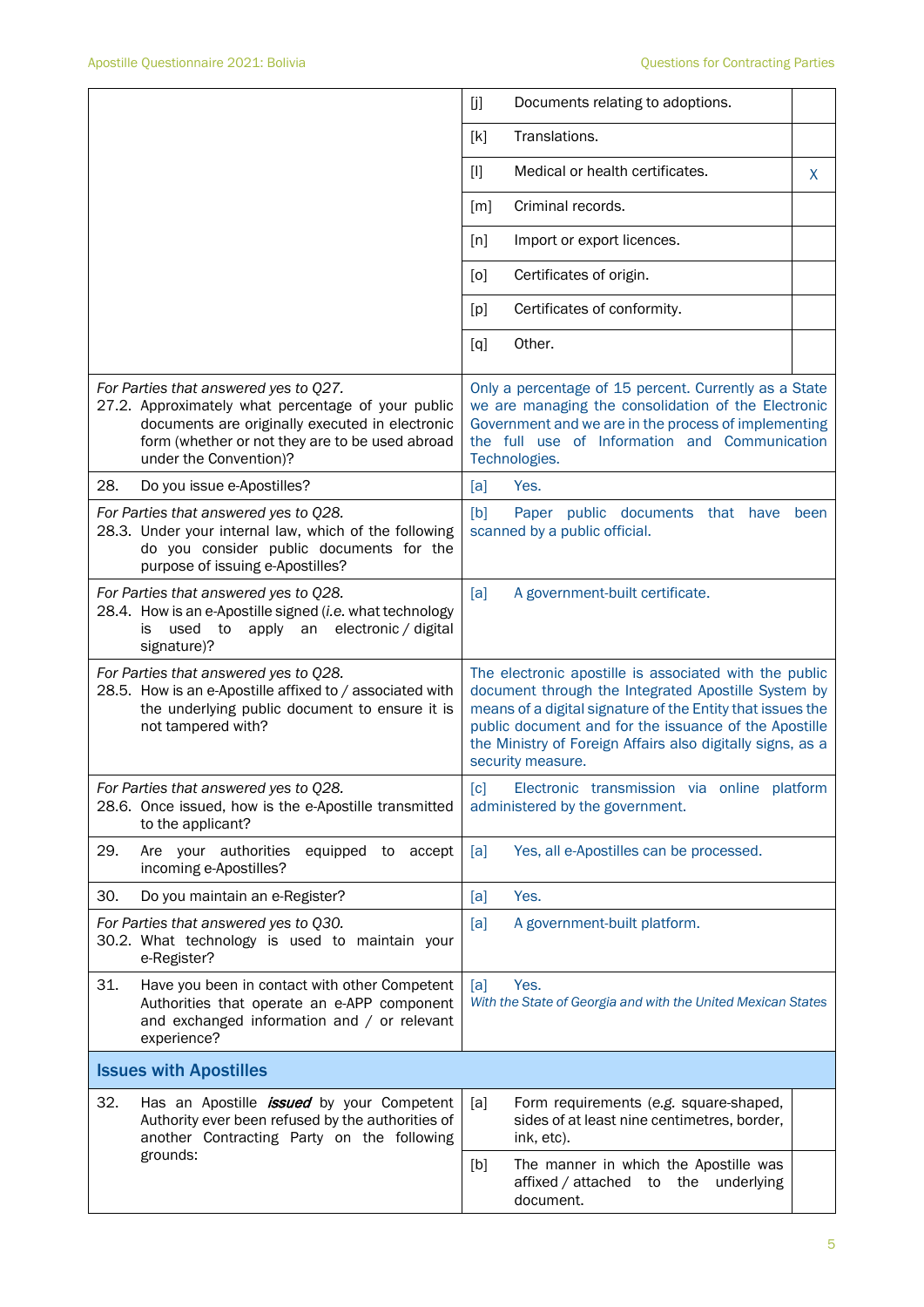|                                                                                                                       |                                                                                                                                                          | [c]                                | The Apostille was not signed.                                                                          |              |
|-----------------------------------------------------------------------------------------------------------------------|----------------------------------------------------------------------------------------------------------------------------------------------------------|------------------------------------|--------------------------------------------------------------------------------------------------------|--------------|
|                                                                                                                       |                                                                                                                                                          | [d]                                | One<br>of<br>the<br>standard<br>or<br>more<br>informational items were not filled in.                  |              |
|                                                                                                                       |                                                                                                                                                          | [e]                                | The Apostille was in electronic form (an<br>e-Apostille).                                              | X            |
|                                                                                                                       |                                                                                                                                                          | $[f]$                              | The underlying public document was in<br>electronic form.                                              | X            |
|                                                                                                                       |                                                                                                                                                          | [g]                                | The underlying public document had<br>expired / was not issued within a certain<br>timeframe.          |              |
|                                                                                                                       |                                                                                                                                                          | [h]                                | The underlying document was not a<br>public document under the law of the<br>destination.              | X            |
|                                                                                                                       |                                                                                                                                                          | $[1]$                              | Other.                                                                                                 |              |
|                                                                                                                       |                                                                                                                                                          | [j]                                | Unknown.                                                                                               |              |
|                                                                                                                       |                                                                                                                                                          | [k]                                | No / Not applicable.                                                                                   |              |
| For Parties that answered other than "No" to Q32.<br>32.1. If an Apostille was rejected, what action did you<br>take? | [a]                                                                                                                                                      | The Apostille was reissued.        |                                                                                                        |              |
|                                                                                                                       | [b]                                                                                                                                                      | Contacted the receiving authority. | X                                                                                                      |              |
|                                                                                                                       |                                                                                                                                                          | [c]                                | Contacted the Competent Authority of the<br>place of destination.                                      |              |
|                                                                                                                       |                                                                                                                                                          | [d]                                | Contacted nearest diplomatic mission of<br>the place of destination.                                   | $\mathsf{X}$ |
|                                                                                                                       |                                                                                                                                                          | [e]                                | Contacted<br>diplomatic<br>mission<br>own<br>accredited to the place of destination.                   | X            |
|                                                                                                                       |                                                                                                                                                          | [f]                                | Contacted the Permanent Bureau.                                                                        |              |
|                                                                                                                       |                                                                                                                                                          | [g]                                | No action taken.                                                                                       |              |
|                                                                                                                       |                                                                                                                                                          | [h]                                | Other.                                                                                                 |              |
|                                                                                                                       |                                                                                                                                                          | $[1]$                              | Unknown.                                                                                               |              |
| 33.                                                                                                                   | Has your Competent Authority ever been<br>requested by external Competent Authorities to<br>certify or confirm your procedure for issuing<br>Apostilles? | [a]                                | Yes.<br>With the States of the Argentine Republic and with the<br><b>Federative Republic of Brazil</b> |              |
| 34.                                                                                                                   | Has an Apostille <i>received</i> by your authorities<br>ever been refused on the following grounds:                                                      | [a]                                | The issuing State was not a Contracting<br>Party to the Apostille Convention.                          |              |
|                                                                                                                       |                                                                                                                                                          | [b]                                | Form requirements (e.g. square-shaped,<br>sides of at least nine centimetres, border,<br>ink, etc).    |              |
|                                                                                                                       |                                                                                                                                                          | [c]                                | The manner in which the Apostille was<br>affixed / attached<br>to the underlying<br>document.          |              |
|                                                                                                                       |                                                                                                                                                          | [d]                                | The Apostille was not signed.                                                                          |              |